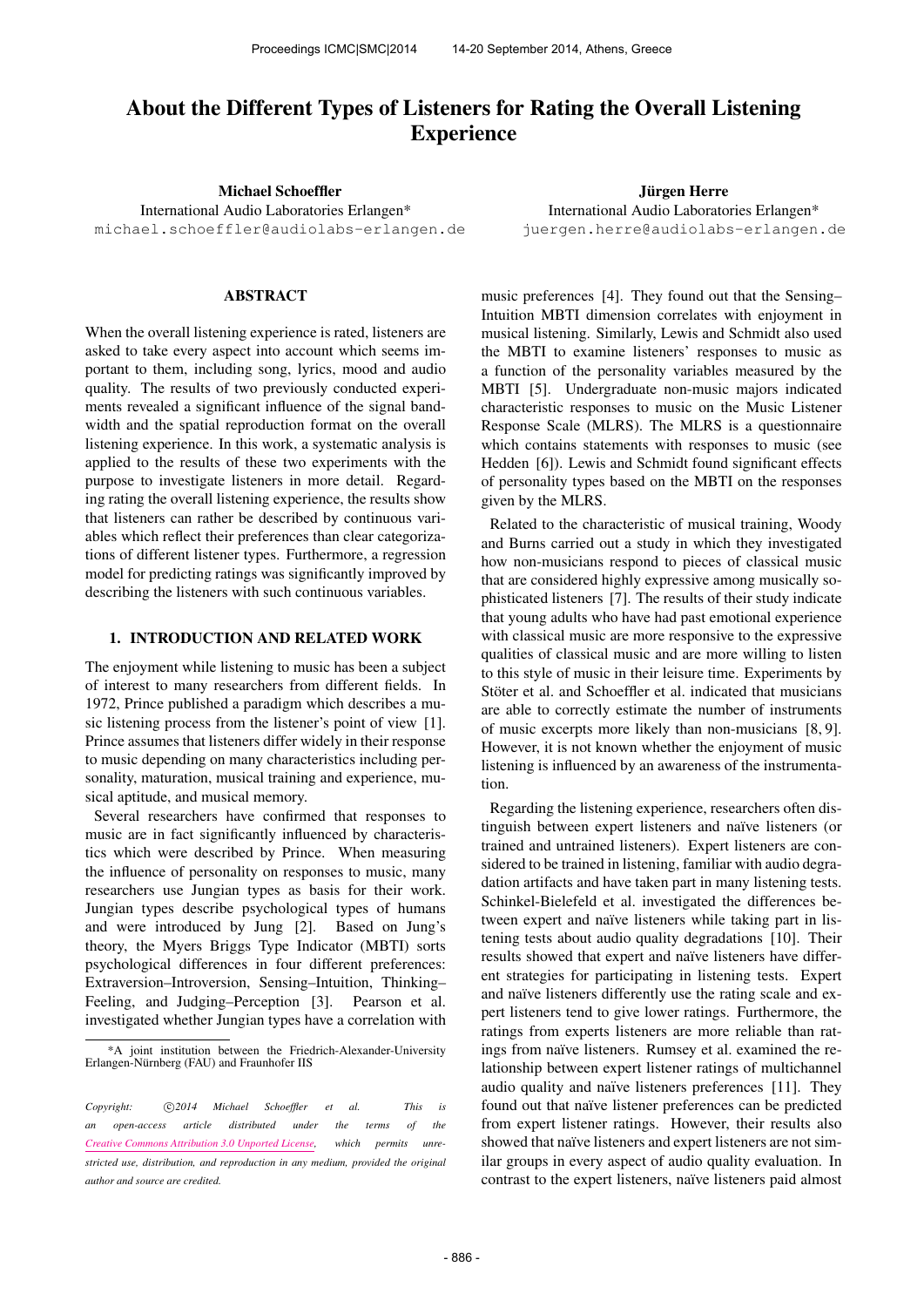no attention to frontal spatial audio fidelity. Also surround spatial fidelity was much more important for naïve listeners than for expert listeners. Although listening experience had an influence on the results of these studies related to audio quality, no influence on the overall listening experience was found in three studies carried out by Schoeffler et al. [12–14]. The term overall listening experience is used to describe the degree of enjoyment while listening to music [13]. Contrary to rating the audio quality, listeners take everything into account when rating the overall listening experience. Factors of influence might include the song, lyrics, audio quality, listener's mood, the listening room and the reproduction systems.

This paper is concerned with the question whether listeners can be precisely categorized according to how much their individually-perceived overall listening experience depends on the technical sound quality. In this paper, the technical sound quality representations are bandwidthlimitations of played-back music and different spatial reproduction format which are used for play back music. We measured the influence of the signal bandwidth on the overall listening experience by a previously conducted experiment [13]. The results of the experiment are used in the analysis for the listener categorization.

> *Hypothesis 1a:* Listeners can be categorized according to how much their individuallyperceived overall listening experience is influenced by the signal bandwidth of the played back music excerpt.

In the first experiment, participants were asked whether audio quality had been important for their ratings. The question arises if their answers corresponds to their actual ratings.

> *Hypothesis 1b:* Listeners can reliably selfreport how important the audio quality is for their individual overall listening experience.

How much the enjoyment of listeners is influenced by the single-/multi-channel system was measured by another previously conducted experiment whose results are also used in the analysis [14]. In addition to the two hypotheses of the first experiment, we define two hypotheses of the second experiment which have not been addressed so far.

> *Hypothesis 2a:* Listeners can be categorized according to how much their individually perceived overall listening experience is influenced by the spatial reproduction format.

> *Hypothesis 2b:* Listeners can reliably selfreport how important the single-/multichannel system is for their individual overall listening experience.

An additional research question is whether listeners, whose overall listening experience is influenced by the signal bandwidth, are influenced by the single-/multichannel system in the same way when the overall listening experience is rated.

*Hypothesis 3:* If a listener's overall listening experience is influenced by the bandwidth, his or her overall listening experience is influenced by the single-/multi-channel system in the same way.

The two experiments are briefly described in Section 2, Section 3 and Section 4, including a statistical verification of the five hypotheses. The results are discussed in Section 5.

# 2. TYPES OF LISTENERS FOR BANDWIDTH (EXPERIMENT I)

# 2.1 Experiment Procedure

In the first experiment, 34 participants rated bandwidthlimited music according to the overall listening experience. The experiment was divided into one registration session and twelve listening session.

In the registration session the participants were asked by a questionnaire whether they are professionals in audio and to which age group they belong. After filling out the questionnaire, the participants rated nine songs according to how much they like them ("How much do you like this item?"). It was emphasized on the instructions that participants should take everything into account what they would do in a real world scenario (e. g. including their taste in music). The participants rated the songs by using a five-star Likert scale. The stars were labeled with "Very Bad", "Bad", "Average", "Good" and "Very Good". The ratings, retrieved from the first session, are called *basic item ratings*. A maximum of eight out of nine songs were individually selected from the registration session and bandwidth-limited by six levels (Cut-off frequencies: 1080 Hz, 2320 Hz, 4400 Hz, 7700 Hz, 12000 Hz and 15500 Hz) for the listening sessions. A maximum of eight songs had to be rated in each listening session since the same song did only occur once. As in the registration session, the participants were instructed to rate each bandwidth-limited item according to how they like it and they should take everything into account what they would do in a real world scenario. After listening to all bandwidth-limited music items, listeners had to fill out a questionnaire in each session. It was asked how important had been audio quality, the song and their mood for their ratings. The answers were given by a Likert scale with the values "Strongly Agree", "Agree", "Neutral", "Disagree" and "Strongly Disagree". The ratings retrieved from the listening sessions are called *item ratings*.

A detailed description of the experiment procedure and a basic analysis of the results has already been published [13].

# 2.2 Result Analysis

The Hypotheses 1a and 1b are verified on the basis of a pair of values which reflects how much a listener was influenced by the bandwidth-limitations and the song. Such a pair of values is derived by the following equations and then used for the hypotheses verification.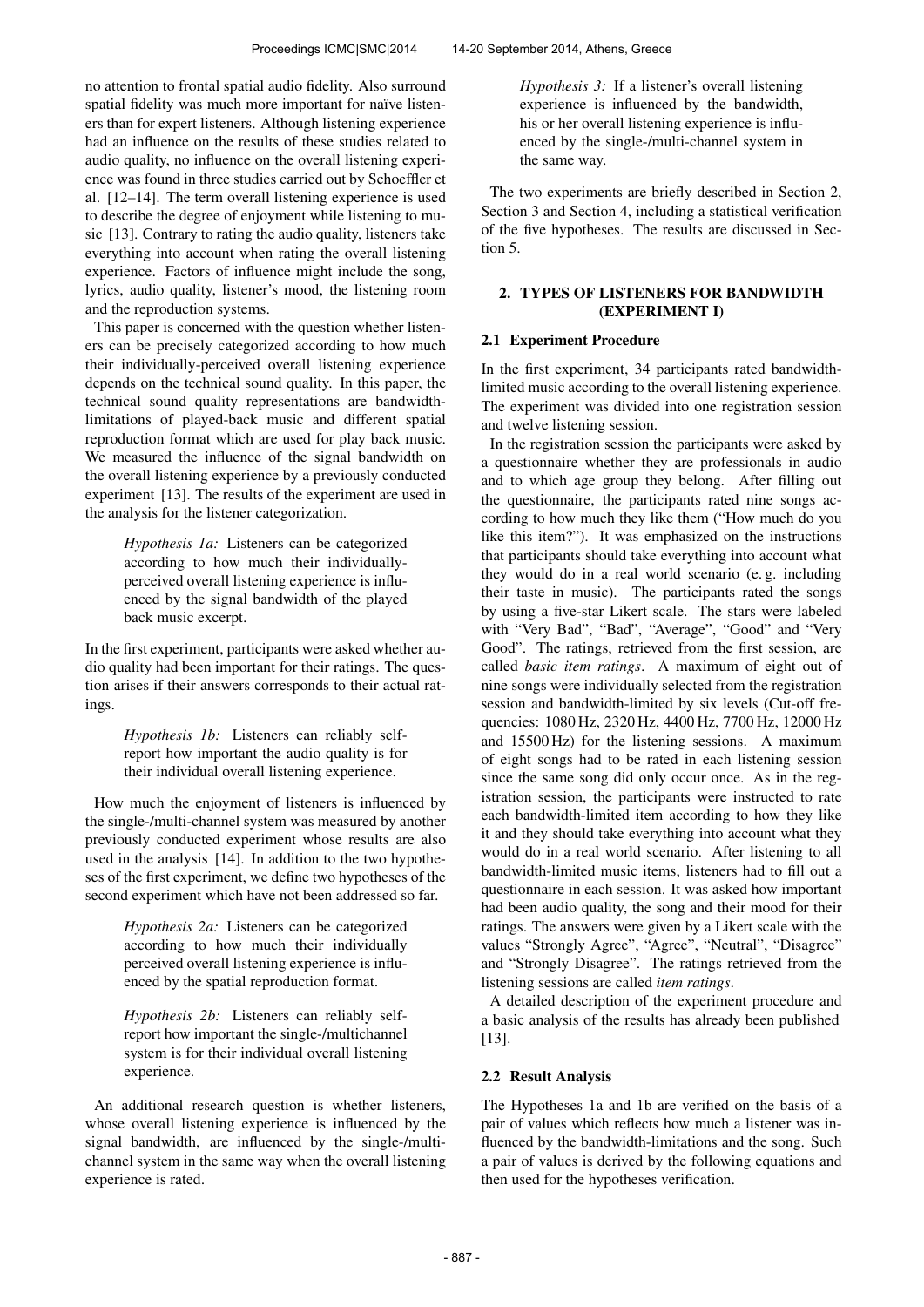An item rating of the first experiment is defined as:

$$
IR^{E1}(i,j,k),\tag{1}
$$

where i denotes the participant, j denotes the song and  $k$ denotes the cut-off frequency level.

A vector with all items ratings which were given by a participant is defined as:

$$
\mathbf{IR}^{\mathrm{E1}}(i) = \begin{bmatrix} \mathrm{IR}^{\mathrm{E1}}(i,1,1) \\ \cdots \\ \mathrm{IR}^{\mathrm{E1}}(i,1,K) \\ \cdots \\ \mathrm{IR}^{\mathrm{E1}}(i,J,K) \end{bmatrix},
$$
(2)

where  $J$  is the number of songs that were selected for participant  $i$  and  $K$  is the number of all cut-off frequency levels. Vectors are indicated by bold letters.

The corresponding cut-off frequency of an item rating is defined as:

$$
\mathbf{F}^{\mathrm{E1}}(i,j,k). \tag{3}
$$

A vector with all cut-off frequencies that corresponds to all items ratings which were given by a participant is defined as:  $E = \text{E1}$  i,  $\frac{1}{2}$ 

$$
\mathbf{F}^{\mathrm{E1}}(i) = \begin{bmatrix} \mathbf{F}^{\mathrm{E1}}(i,1,1) \\ \cdots \\ \mathbf{F}^{\mathrm{E1}}(i,1,K) \\ \cdots \\ \mathbf{F}^{\mathrm{E1}}(i,J,K) \end{bmatrix} . \tag{4}
$$

The corresponding basic item rating of an item rating is defined as:

$$
BIR^{E1}(i,j,k). \tag{5}
$$

A vector with basic item ratings that corresponds to all items ratings which were given by a participant is defined as:

$$
\mathbf{BIR}^{\mathrm{E1}}(i) = \begin{bmatrix} \text{BIR}^{\mathrm{E1}}(i,1,1) \\ \dots \\ \text{BIR}^{\mathrm{E1}}(i,1,K) \\ \dots \\ \text{BIR}^{\mathrm{E1}}(i,J,K) \end{bmatrix} .
$$
 (6)

The influence of the cut-off frequency on the item ratings is measured by Kendall's tau coefficient which is a measure of rank correlation between two vectors [15]. Values of Kendall's tau range from -1 to +1. Negative values indicate negative associations and positive values indicate positive associations. A value of zero indicates the absence of any association between two variables. A pair of two Kendall's tau values are calculated for each participant. The first value is Kendall's tau of the item ratings and the cut-off frequencies:

$$
\tau_{\text{IR},\text{F}}^{\text{E1}}(i) = \text{cor}_{\tau}(\mathbf{IR}^{\text{E1}}(i), \mathbf{F}^{\text{E1}}(i)),\tag{7}
$$

where  $\text{cor}_{\tau}$  denotes the function of Kendall's tau. How much the ratings a participant were influenced by the bandwidth-limitation of the stimulus is reflected by  $\tau_{\text{IR},\text{F}}^{\text{E1}}(i)$ . The second value is Kendall's tau of the item ratings and the basic item ratings:

$$
\tau_{\text{IR,BIR}}^{\text{E1}}(i) = \text{cor}_{\tau}(\mathbf{IR}^{\text{E1}}(i), \mathbf{BIR}^{\text{E1}}(i)).
$$
 (8)



Figure 1. Kendall's rank correlation between item rating and the two variables "basic item ratings" and "cut-off frequency" for each participant. Correlations which are significant for basic item ratings, single-/multi-channel system, none or both are marked differently.

 $\tau_{\text{IR,BIR}}^{\text{E1}}(i)$  reflects to which degree the ratings of a participant were influenced by the song. A pair of Kendall's tau values of the first experiment is defined as:

$$
\tau^{E1}(i) = \{\tau_{\text{IR},\text{F}}^{\text{E1}}(i), \tau_{\text{IR},\text{BIR}}^{\text{E1}}(i)\}.
$$
 (9)

The pairs of Kendall's tau values are depicted in Figure 1 as scatter plot.

In the lower left corner of the scatter plot is a data point which can be considered as outlier, since its corresponding item ratings have neither a significant<sup>1</sup> correlation with the cut-off frequencies nor the basic item ratings. The Chisquared plot method (see Garrett for details [16]) is applied to confirm that the data point is an outlier. The Chisquared plot in Figure 2 clearly shows one outlier which is the non-significant data point. The identified outlier is excluded from further analysis.

Hypothesis 1a is verified by applying a cluster analysis on the data set. The number of components found by the clustering algorithm can be seen as categorizations of listeners. An Expectation Maximization (EM) clustering algorithm was chosen [17] (an introduction into the EM method is given by Couvreur [18]). The EM algorithm works well with small sample sizes and does not require a training phase which are the main reasons for choosing the EM algorithm. Since the number of components is not estimated by the EM algorithm itself, an implementation of the EM algorithm by Fraley and Raftery is used [19]. Furthermore, the implementation takes several cluster models into account. The method of Fraley and Raftery uses a modified version of the Bayesian Information Criterion for choosing the number of clusters and to select the cluster model. By applying the EM algorithm, an ellipsoidal model with one component was found to be the best model (see Figure 3).

<sup>&</sup>lt;sup>1</sup> The significance level  $\alpha$  is defined as 0.05 in this paper.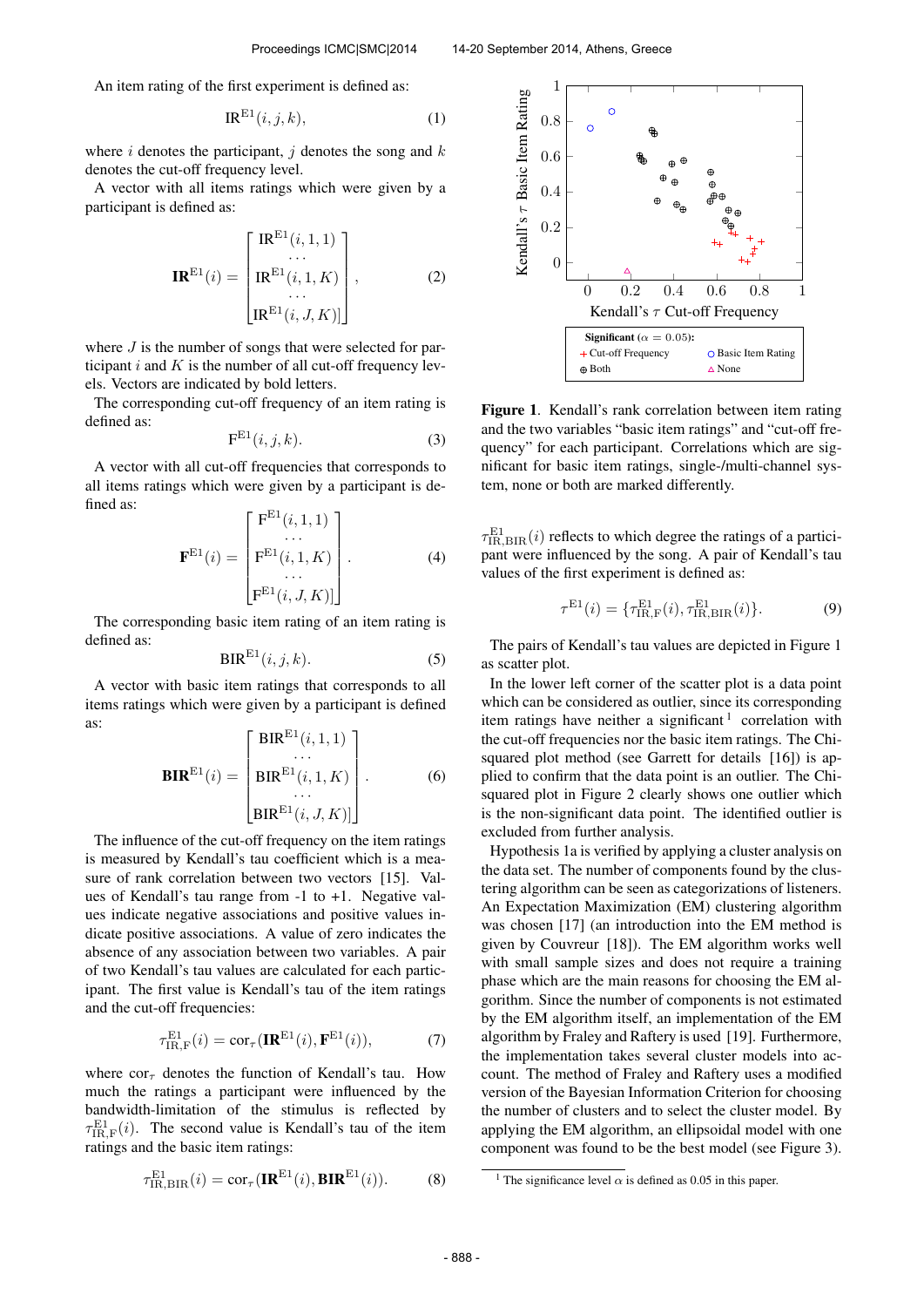

Figure 2. Chi-square plot of the Kendall's tau pairs. The detected outlier is depicted as a red square.

Based on this result, listeners can not be clearly categorized into types of listeners when rating bandwidth-limited music.

The responses of the questionnaire after each listening session are used to verify Hypothesis 1b. The correlation between the participants'  $\tau_{IR,F}^{\text{E1}}(i)$  and their responses to the question – how important was the audio quality for participants' ratings – are investigated. Spearman's rho  $2(r=$  $(0.67, p = .000)$  and Kendall's tau  $(r = 0.56, p = .000)$ show a significant correlation. Based on these results, it can be concluded that participants can reliably self-report how much they are influenced by the audio quality. The same is applied for  $\tau_{\text{IR,BIR}}^{\text{E1}}(i)$  and the responses to the question of how important was the song for participants' ratings. Again, Spearman's rho ( $r = 0.56$ ,  $p = .001$ ) and Kendall's tau ( $r = 0.46$ ,  $p = .000$ ) show a significant correlation which indicates that participants can also reliably self-report how much they are influenced by the song.

## 3. TYPES OF LISTENERS FOR SINGLE-/MULTI-CHANNEL SYSTEMS (EXPERIMENT II)

#### 3.1 Experiment Procedure

In the second experiment, 30 participants rated music excerpts according to the overall listening experience. The ratings were given by a Five-star Likert scale. The stars were labeled with "Not at all", "Not a lot", "Neutral", "Much" and "Very Much".

The experiment was divided into two sessions. In the first session, 30 participants rated fifteen music excerpts by a multi-stimulus comparison while listening through headphones. The ratings retrieved from the first session



Figure 3. Clustering of the pairs of correlation values by ellipsoidal model with one components.

are called *basic item ratings*. In the second session, participants rated an individual selection of the music excerpts while listening through a single-/multi-channel system (mono, stereo or surround). The ratings of the second session are called *item ratings*. At the end of the second session, the participants had to fill out a questionnaire, where they were asked how important had been audio quality, the song and their mood for their ratings. The answers were given by a Likert scale with the values "Strongly Agree", "Agree", "Neutral", "Disagree" and "Strongly Disagree".

A detailed description of the experiment procedure and a basic analysis of the results has already been published in [14].

#### 3.2 Result Analysis

Almost the same procedure as for Hypotheses 1a and 1b is applied to verify the Hypotheses 2a and 2b. A pair of values is calculated which reflects how much a listener was influenced by the single-/multi-channel system and the song. An item rating of the second experiment is defined as:

$$
IR^{E2}(i,j,l),\tag{10}
$$

where  $i$  denotes the participant,  $j$  denotes the song and  $l$ denotes the single-/multi-channel system.

A vector with all items ratings which were given by a participant is defined as:

$$
\mathbf{IR}^{\mathrm{E2}}(i) = \begin{bmatrix} \mathrm{IR}^{\mathrm{E2}}(i,1,1) \\ \cdots \\ \mathrm{IR}^{\mathrm{E2}}(i,1,L) \\ \cdots \\ \mathrm{IR}^{\mathrm{E2}}(i,J,L)] \end{bmatrix}, \tag{11}
$$

where  $J$  is the number of songs that were selected for participant  $i$  and  $L$  is the number of all single-/multi-channel systems.

<sup>2</sup> Spearman's rho and Kendall's tau correlation coefficients are used for measuring the correlation between ordinal variables. Pearson's productmoment correlation is applied for measuring the correlation between continuous variables.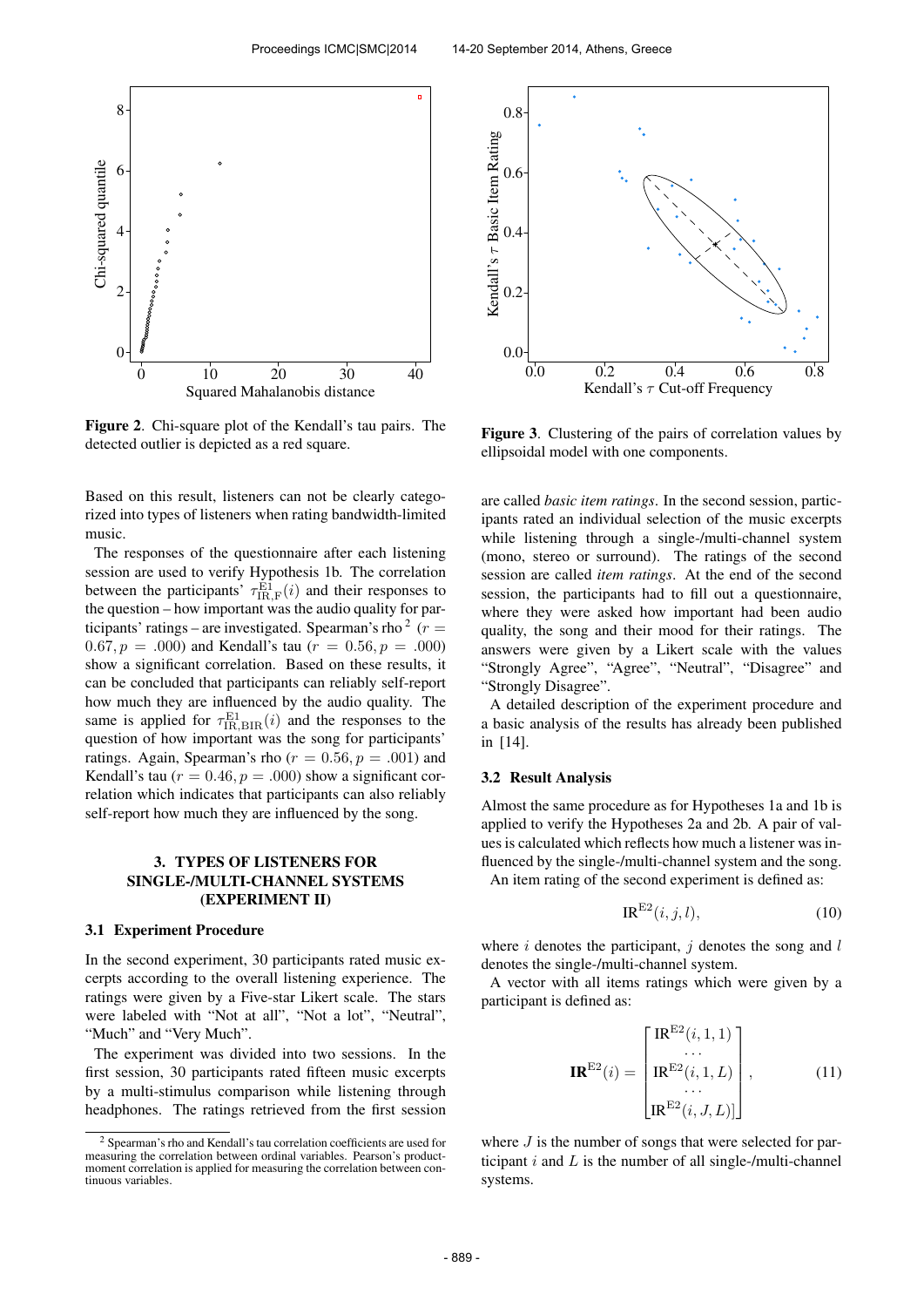The corresponding single-/multi-channel system of an item rating is defined as:

$$
\mathbf{S}^{\mathrm{E2}}(i,j,l). \tag{12}
$$

A vector with all single-/multi-channel systems that corresponds to all items ratings which were given by a participant is defined as:

$$
\mathbf{S}^{\mathrm{E2}}(i) = \begin{bmatrix} \mathbf{S}^{\mathrm{E2}}(i,1,1) \\ \cdots \\ \mathbf{S}^{\mathrm{E2}}(i,1,L) \\ \cdots \\ \mathbf{S}^{\mathrm{E2}}(i,J,L)] \end{bmatrix} .
$$
 (13)

The corresponding basic item rating of an item rating is defined as:

$$
BIR^{E2}(i,j,l). \t(14)
$$

A vector with basic item ratings that corresponds to all items ratings which were given by a participant is defined as:

$$
\mathbf{BIR}^{\mathrm{E2}}(i) = \begin{bmatrix} \text{BIR}^{\mathrm{E2}}(i, 1, 1) \\ \dots \\ \text{BIR}^{\mathrm{E2}}(i, 1, L) \\ \dots \\ \text{BIR}^{\mathrm{E2}}(i, J, L) \end{bmatrix} .
$$
 (15)

Almost the same analysis procedure as for Experiment I is applied. Pairs of correlation values for each participant are created by calculating Kendall's tau values. The first value is Kendall's tau of the item ratings and the single- /multi-channel system:

$$
\tau_{\text{IR},\text{S}}^{\text{E2}}(i) = \text{cor}_{\tau}(\mathbf{IR}^{\text{E2}}(i), \mathbf{S}^{\text{E2}}(i)),\tag{16}
$$

where  $\text{cor}_{\tau}$  is the function of Kendall's tau. The second value is Kendall's tau of the item ratings and the basic item ratings:

$$
\tau_{\text{IR,BIR}}^{\text{E2}}(i) = \text{cor}_{\tau}(\mathbf{IR}^{\text{E2}}(i), \mathbf{BIR}^{\text{E2}}(i)).
$$
 (17)

A pair of Kendall's tau values of the second experiment is defined as:

$$
\tau^{E2}(i) = \{\tau_{\text{IR},\text{S}}^{E2}(i), \tau_{\text{IR},\text{BIR}}^{E2}(i)\}.
$$
 (18)

The pairs of Kendall's tau values for all participants are depicted in Figure 4 as scatter plot.

As for Experiment I, the EM clustering method is applied to identify categories of listeners. An ellipsoidal model with one component was found to be the best model by the clustering method (see Figure 5). Such a results indicates that there is no clear categorization into types of listeners when the single-/multi-channel system is taken into account while rating the overall listening experience.

The responses, which were given by the questionnaire of the second session, are used to verify Hypothesis 2b. The correlation between  $\tau_{\text{IR},S}^{\text{E2}}(i)$  and the participants' responses to the question of how important was audio quality for their ratings. Spearman's rho ( $r = 0.56$ ,  $p = .001$ ) and Kendall's tau ( $r = 0.46$ ,  $p = .001$ ) show a significant correlation. The same is applied for  $\tau_{\text{IR,BIR}}^{\text{E2}}(i)$  and the



Figure 4. Kendall's rank correlation between item rating and the two variables "basic item ratings" and "single- /multi-channel system" for each participant. Correlations which are significant for basic item ratings, single-/multichannel system, none or both are marked differently.

responses to the question of how important was the song for the participants' ratings. Again, Spearman's rho  $(r =$ 0.54,  $p = .001$  and Kendall's tau  $(r = 0.46, p = .002)$ show a significant correlation. Based on these results, participants seem to reliably self-report how much they are influenced by the audio quality and the song.

## 4. INTERACTION BETWEEN BANDWIDTH AND SINGLE-/MULTI-CHANNEL SYSTEM

Ten participants attended both experiments. Hypothesis 3 is verified by comparing their responses of both experiments.  $\tau^{E1}(i)$  and  $\tau^{E2}(i)$  are taken as a basis for further analysis. By calculating the correlation between  $\tau_{\text{IR},\text{F}}^{\text{E1}}(i)$ and  $\tau_{\text{IR},\text{S}}^{\text{E2}}(i)$  we measure whether a participant, whose ratings were dominated by the cut-off frequency in the first experiment, took also the single-/multi-channel system strongly into account in the second experiment. Pearson's product-moment correlation indicates a significant correlation between  $\tau_{\text{IR},\text{F}}^{\text{E1}}(i)$  and  $\tau_{\text{IR},\text{S}}^{\text{E2}}(i)$  ( $r = 0.69, p = .023$ ). In addition, a significant correlation between  $\tau_{\text{IR,BIR}}^{\text{E1}}(i)$ and  $\tau_{\text{IR,BIR}}^{\text{E2}}(i)$  is indicated by Pearson's product-moment correlation ( $r = 0.68$ ,  $p = .032$ ). The significant correlation between  $\tau^{E1}(i)$  and  $\tau^{E2}(i)$  indicates that a listeners, who strongly takes the bandwidth-limitation into account, is also strongly influenced by the single-/multi-channel system while rating the overall experience.

To confirm the relationship between  $\tau^{\text{E1}}(i)$  and  $\tau^{\text{E2}}(i)$ , the values of  $\tau^{E2}(i)$  are used to predict the responses of the first experiment. The responses of the first experiment are predicted by a cumulative link model without interactions (an introduction into regression models with ordinal data is given by McCullagh [20]). The cumulative link model predicts the item ratings by the predictor variables: "basic item rating" and "cut-off frequency". How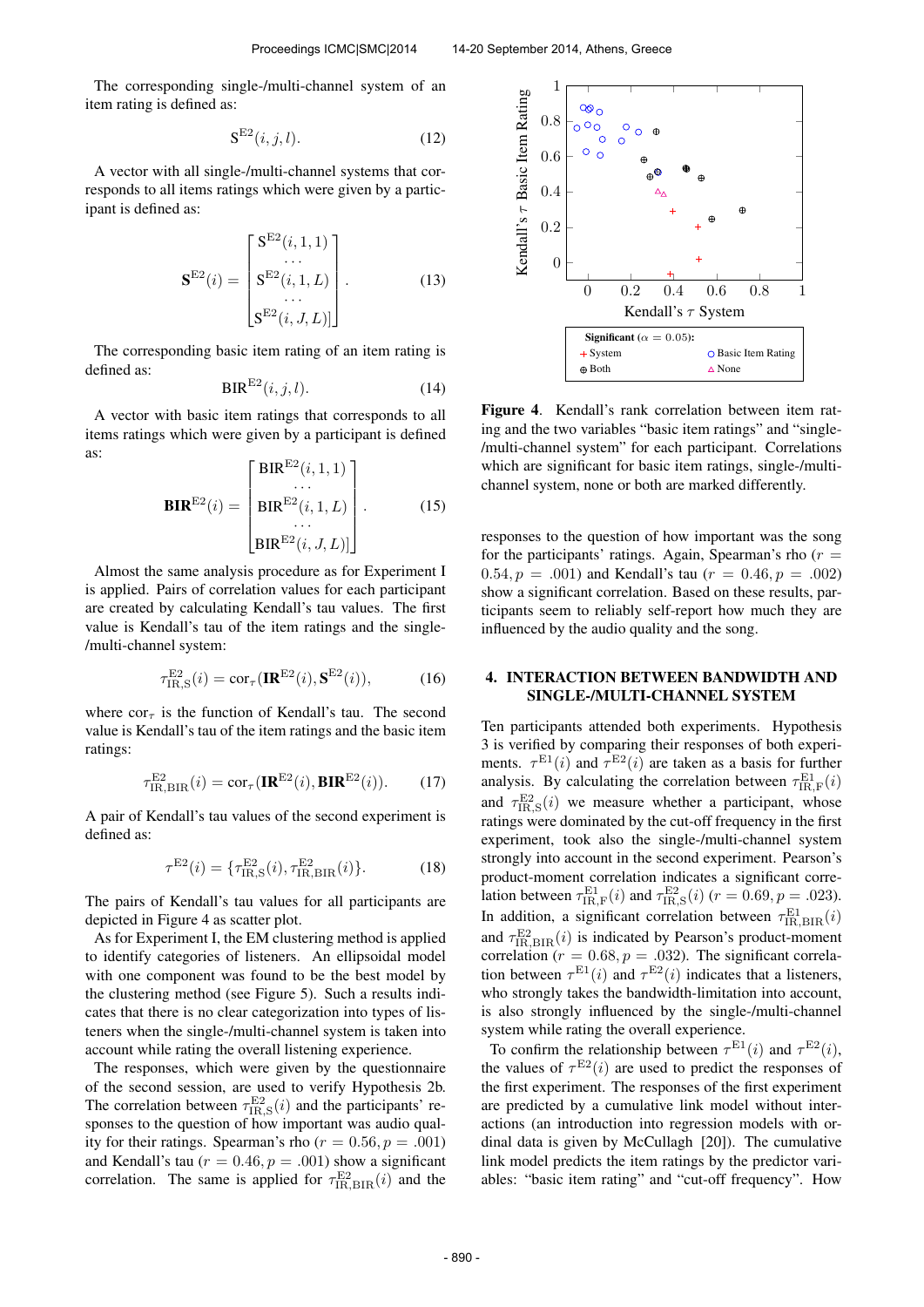

Figure 5. Clustering of the pairs of correlation values by ellipsoidal model with one component.

well the cumulative link model predicts the item ratings is measured by Cragg and Uhler's Pseudo- $R^2$  (see Cragg and Uhler [21]). If the cumulative link model correctly predicts all item ratings, Cragg and Uhler's Pseudo- $R^2$  of the cumulative link model is 1.0. The basic cumulative link model without any data from  $\tau^{E2}(i)$  has a Pseudo- $R<sup>2</sup>$  of 0.60. In the next step, the model is modified by data from the second experiment. The predictor variable "basic item ratings" is interacted with  $\tau_{\text{IR,BIR}}^{\text{E2}}(i)$  and the predictor variable "cut-off frequency" is interacted with  $\tau_{\text{IR},\text{S}}^{\text{E2}}(i)$ . By modifying the model, the Pseudo-R<sup>2</sup> is increased to 0.65. All interactions effects of the modified model are significant at a significance level of  $\alpha = 0.05$  except for [basic item rating = "Neutral"] with  $\tau_{\text{IR,BIR}}^{\text{E2}}(i)$  $(\beta = 0.431, p = .090)$ . By having R<sup>2</sup> increased, a significant relationship between  $\tau^{\text{E1}}(i)$  and  $\tau^{\text{E2}}(i)$  is confirmed.

## 5. DISCUSSION

The verification of Hypothesis 1a by a systematic cluster analysis indicates that there exists no clearly distinguishable types of listeners when the overall listening experience of bandwidth-limited music excerpts is rated. These results imply that there exists a continuum which describes to which degree the listener is influenced by bandwidth-limitations. Furthermore, the results confirm our previously made assumption based on a different experiment that there exists a continuum rather than clearly distinguishable types of listeners [12]. In this work, the influence of bandwidth-limitation on the overall listening experience for each participant is only measured by Kendall's tau correlation coefficient. Further research could confirm these results by applying other approaches to measure the influence of bandwidth-limitation on the overall listening experience.

Hypothesis 1b was positively verified based on the significant correlation between  $\tau_{\text{IR},\text{F}}^{\text{E1}}(i)$  and participants' responses to the question of how important audio quality was for their ratings. That participants can reliably self-report how important the audio quality is for their individual overall listening experience is also confirmed by the significant correlation between  $\tau_{\text{IR,BIR}}^{\text{E1}}(i)$  and the responses to the question of how important was the song for participants' ratings.

Verifying Hypothesis 2a resulted in almost the same outcome as the verification of Hypothesis 1a. No clearly distinguishable types of listeners in Experiment II were found by the cluster analysis. This indicates that there exists also a continuum which describes to which degree the listener is influenced by the single-/multi-channel system.

Hypothesis 2b was also positively verified. Based on the significant correlation, listeners can reliably self-report how important the single-/multichannel system is for their individually perceived overall listening experience.

The positive verification of Hypothesis 1b and 2b shows that the prediction of the overall listening experience can be improved by responses of a post-questionnaire. This confirms the results of previous research in the field of psychology, where the perception of music was investigated according to responses of questionnaires [4, 5].

Hypothesis 3 turned out to be true since a positive correlation between the influence of the bandwidth-limitation and the influence of the single-/multi-channel system was found. Such a correlation was not fully expected since limiting the bandwidth of a music excerpt and reproducing the music excerpt over a different single-/multi-channel system are two different types of "audio degradation". The question arises whether an individual listener could be roughly described with a single attribute that reflects his or her influence of all types of audio degradation. By improving the cumulative link model of Experiment I with the values of  $\tau^{E2}(i)$  which were only retrieved from Experiment II, we showed that such a single attribute might exist. Further research could deal with finding approaches to retrieve such a single attribute by questioning the listener or conduct a short listening test.

### 6. CONCLUSION

A systematic analysis on the results of two experiments was applied to identify types of listeners based on ratings of the overall listening experience. The results show that no clearly distinguishable types of listeners exist for the investigated factors of bandwidth-limitation and single- /multi-channel system. Instead, the influence of audio quality degradation on the perceived overall listening experience of a listener can be described by two continuous correlation values. These correlation values retrieved from the second experiment have been successfully used to improve the prediction by of the first experiment's result. Furthermore, the results indicate that listeners whose overall listening experience ratings are influenced by the signal bandwidth, also take the single-/multi-channel system much into account when rating. In both experiments, listeners could reliably self-report how much an audio quality degradation influenced their individually perceived overall listening experience.